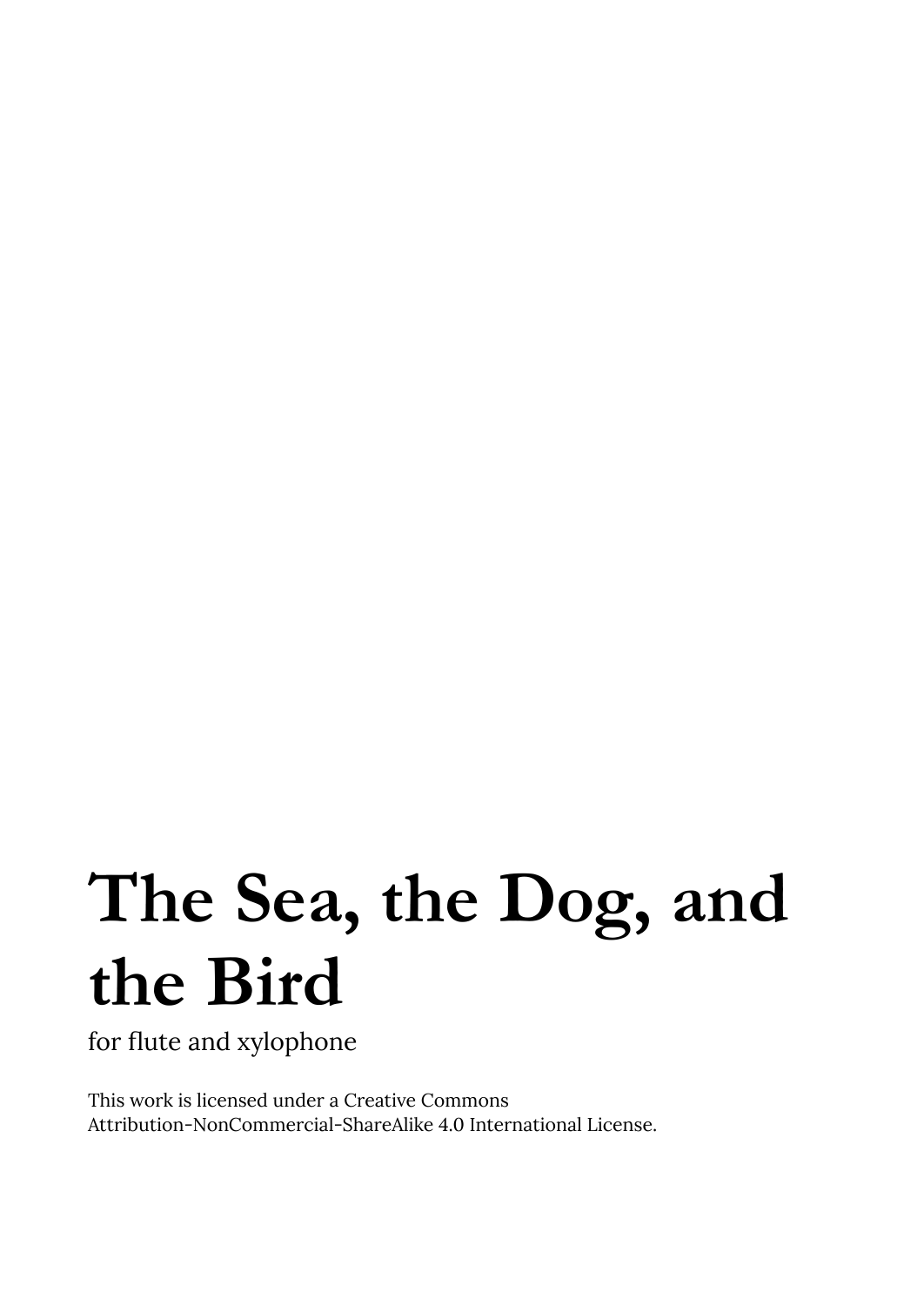Tempi are approximate. The pieces shouldn't be played too much faster than indicated, while slower tempi may benefit the music. Dynamics free.

In the second piece, the arpeggi in the flute part are simply two very fast, very short staccato notes played one after another. In the third piece, the notes in parentheses in the xylophone part are performed only if the instrument permits, and omitted otherwise.

Each piece is an independent work, and can be performed without its siblings. If all three are included in a program, they should be performed in the order given here.

The titles of the pieces are from Turkish children's songs. The first is a lullaby which mimics the sound of the waves. The second is about a dog who wanted to fly and a mischievous crow. The third is about a frozen bird that comes back to life after being rescued. The titles may or may not be included in the program.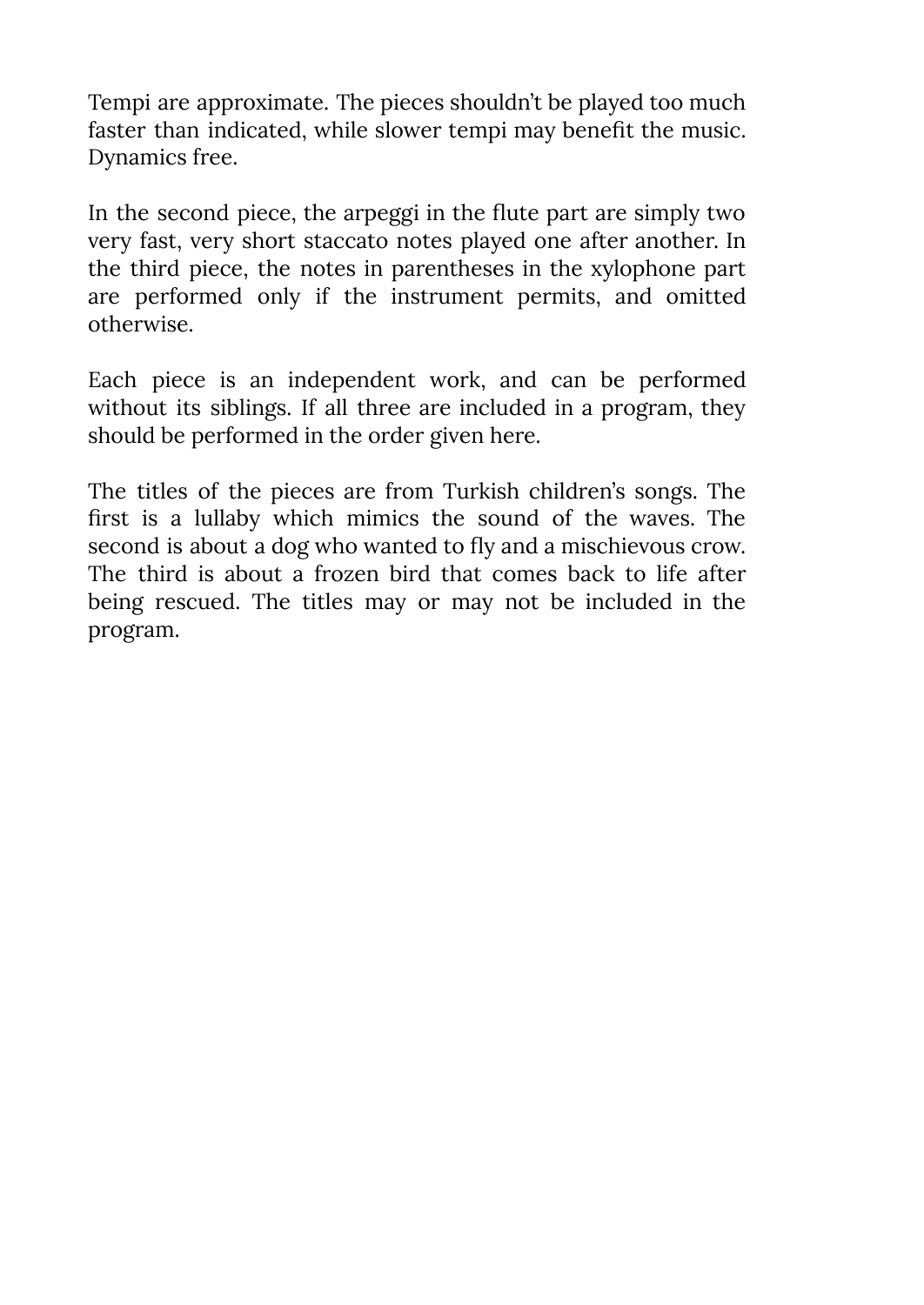## The Sea, the Dog, and the Bird

Fiş fiş kayıkçı (Seventeenth Canon for Amy)







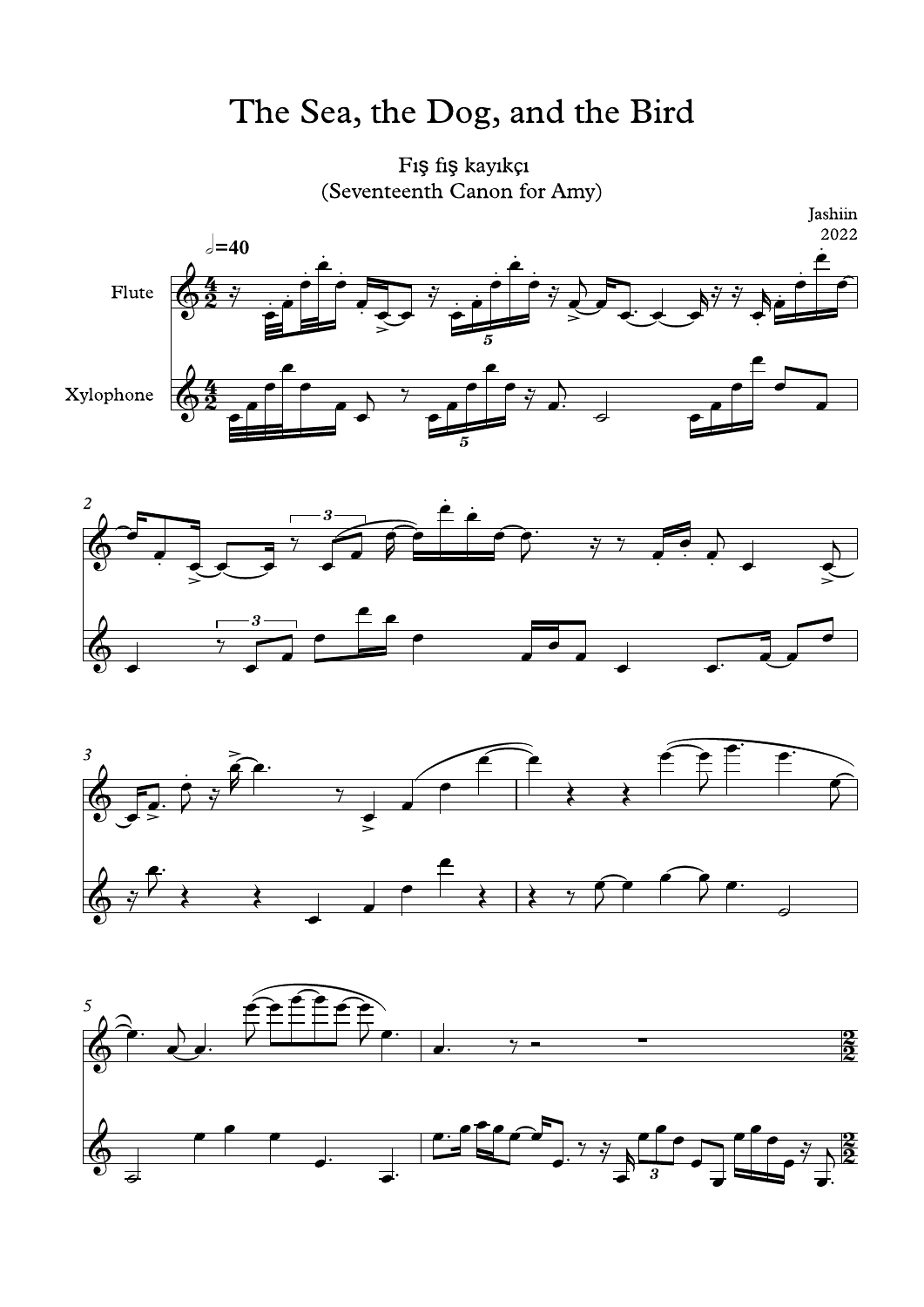





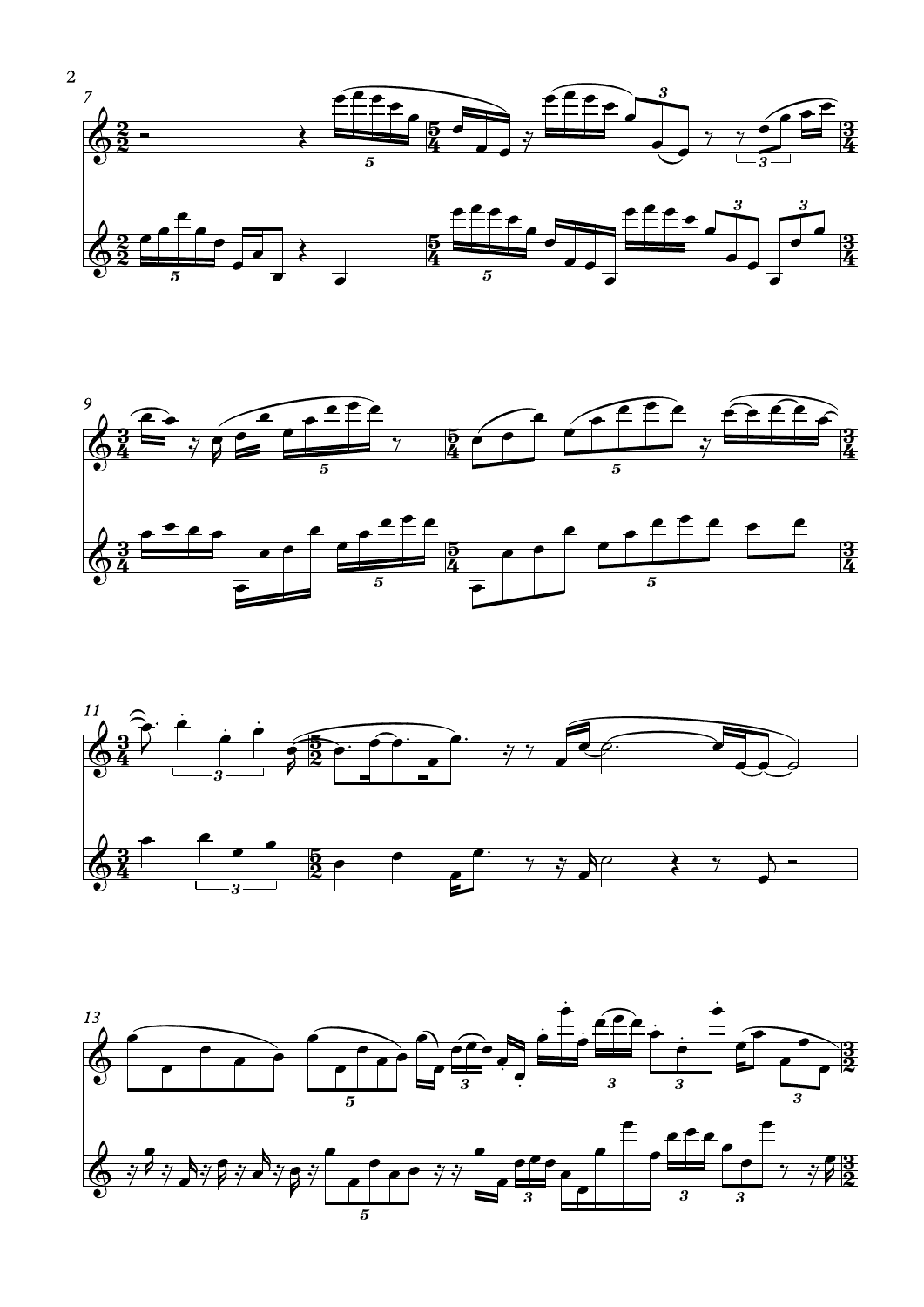

![](_page_4_Figure_1.jpeg)

![](_page_4_Figure_2.jpeg)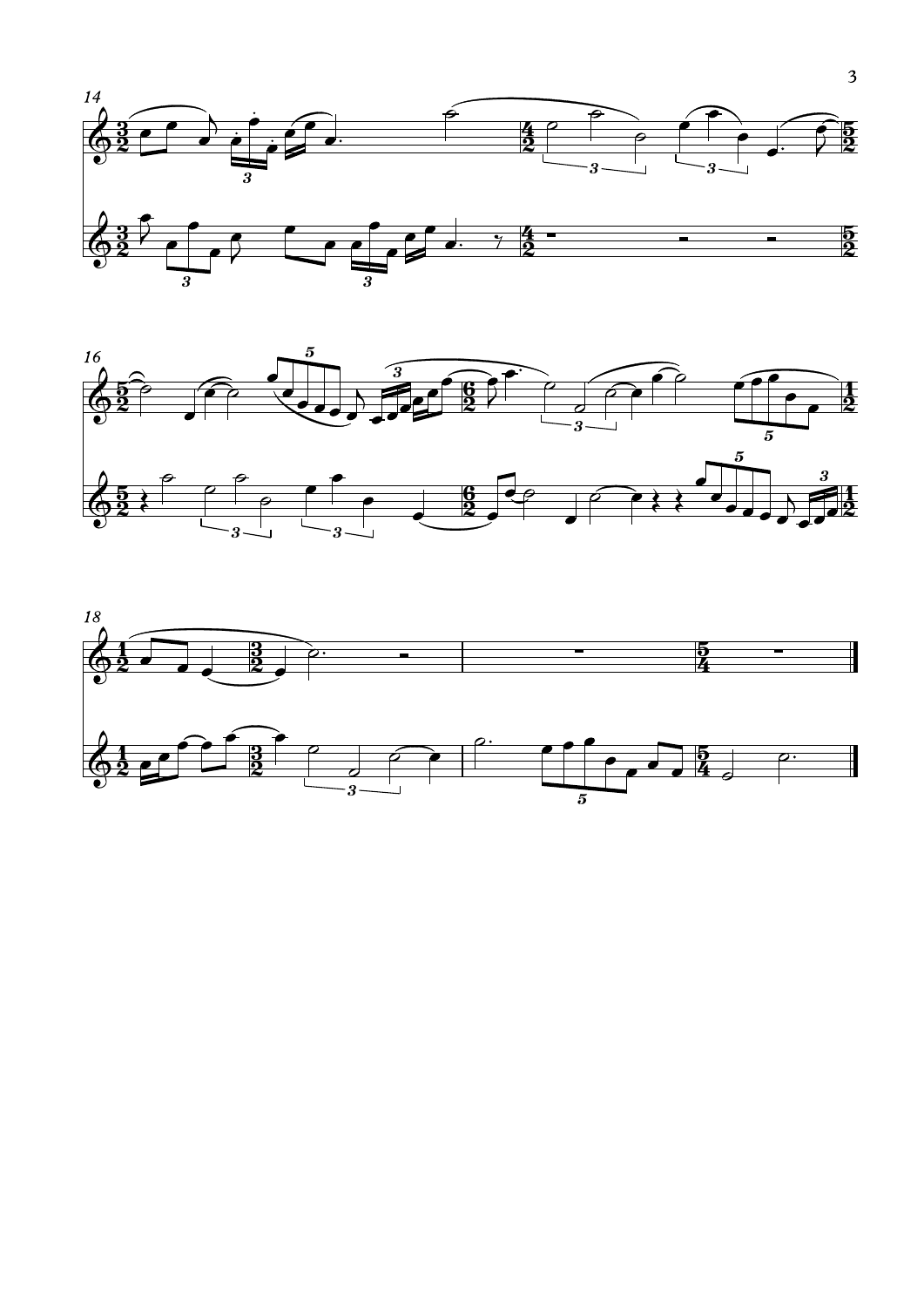Köpek ile Karga (Eighteenth Canon for Amy)

![](_page_5_Figure_1.jpeg)

![](_page_5_Figure_2.jpeg)

![](_page_5_Figure_3.jpeg)

![](_page_5_Figure_4.jpeg)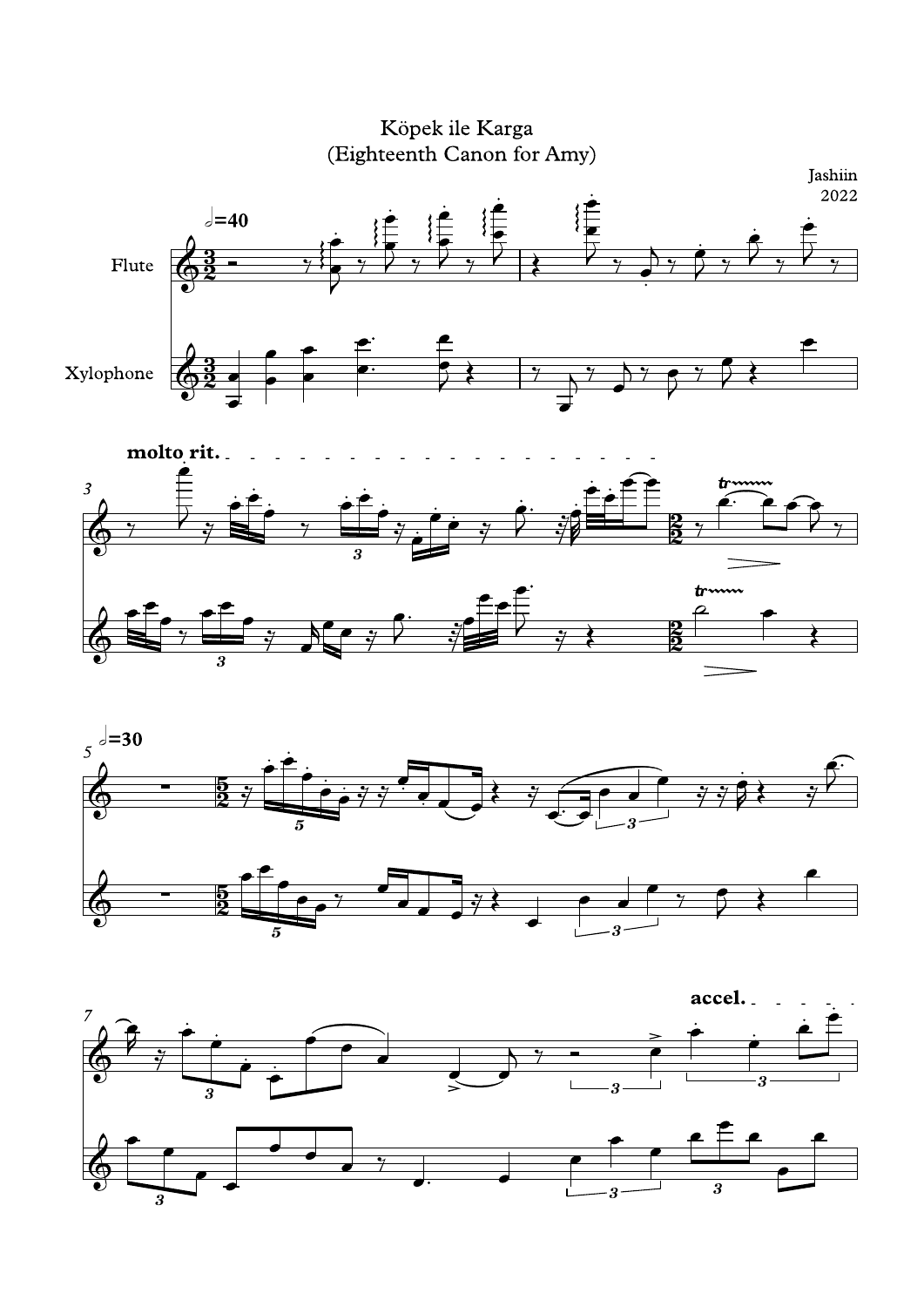![](_page_6_Figure_0.jpeg)

![](_page_6_Figure_1.jpeg)

![](_page_6_Figure_2.jpeg)

![](_page_6_Figure_3.jpeg)

![](_page_6_Figure_4.jpeg)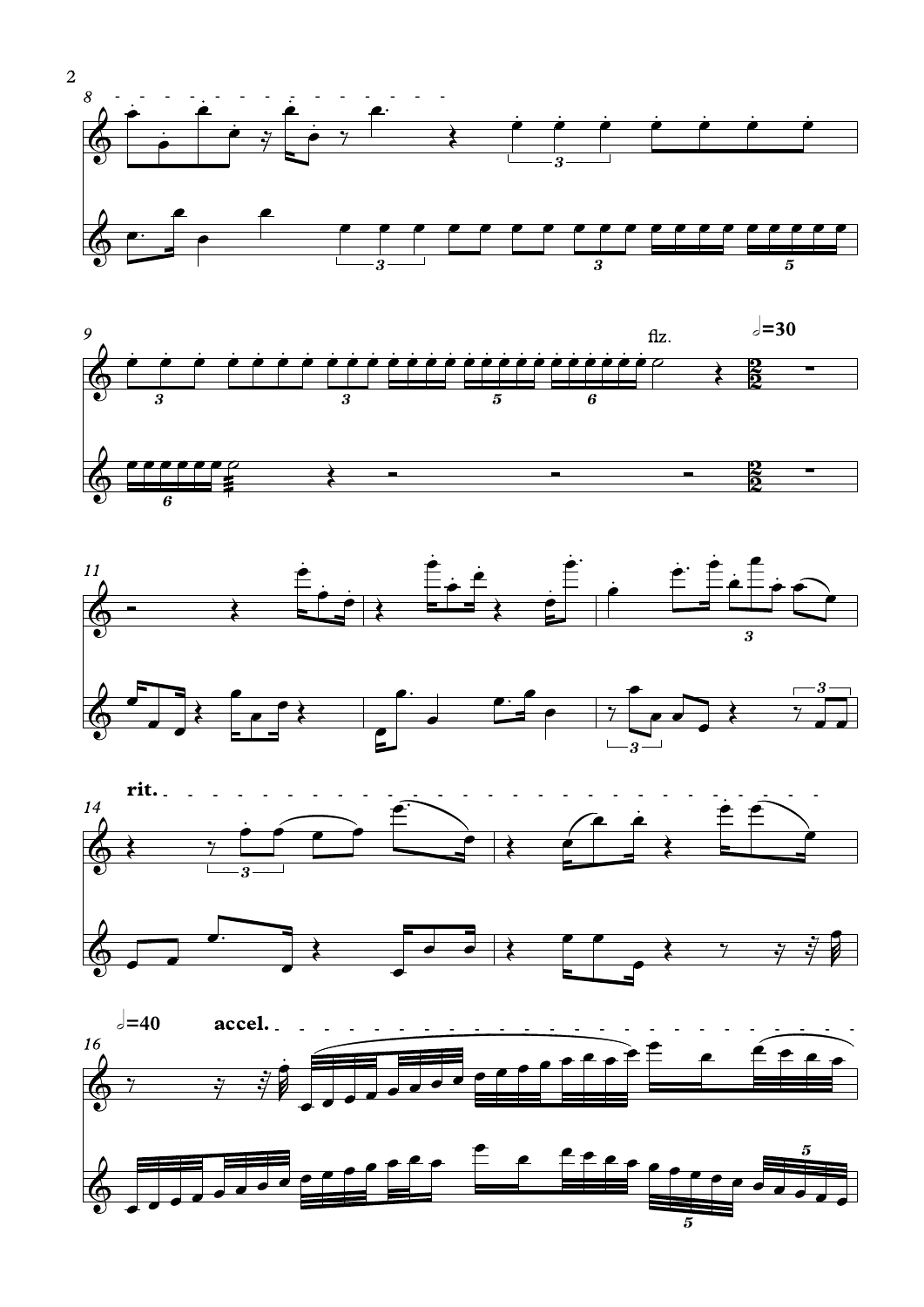![](_page_7_Figure_0.jpeg)

![](_page_7_Figure_1.jpeg)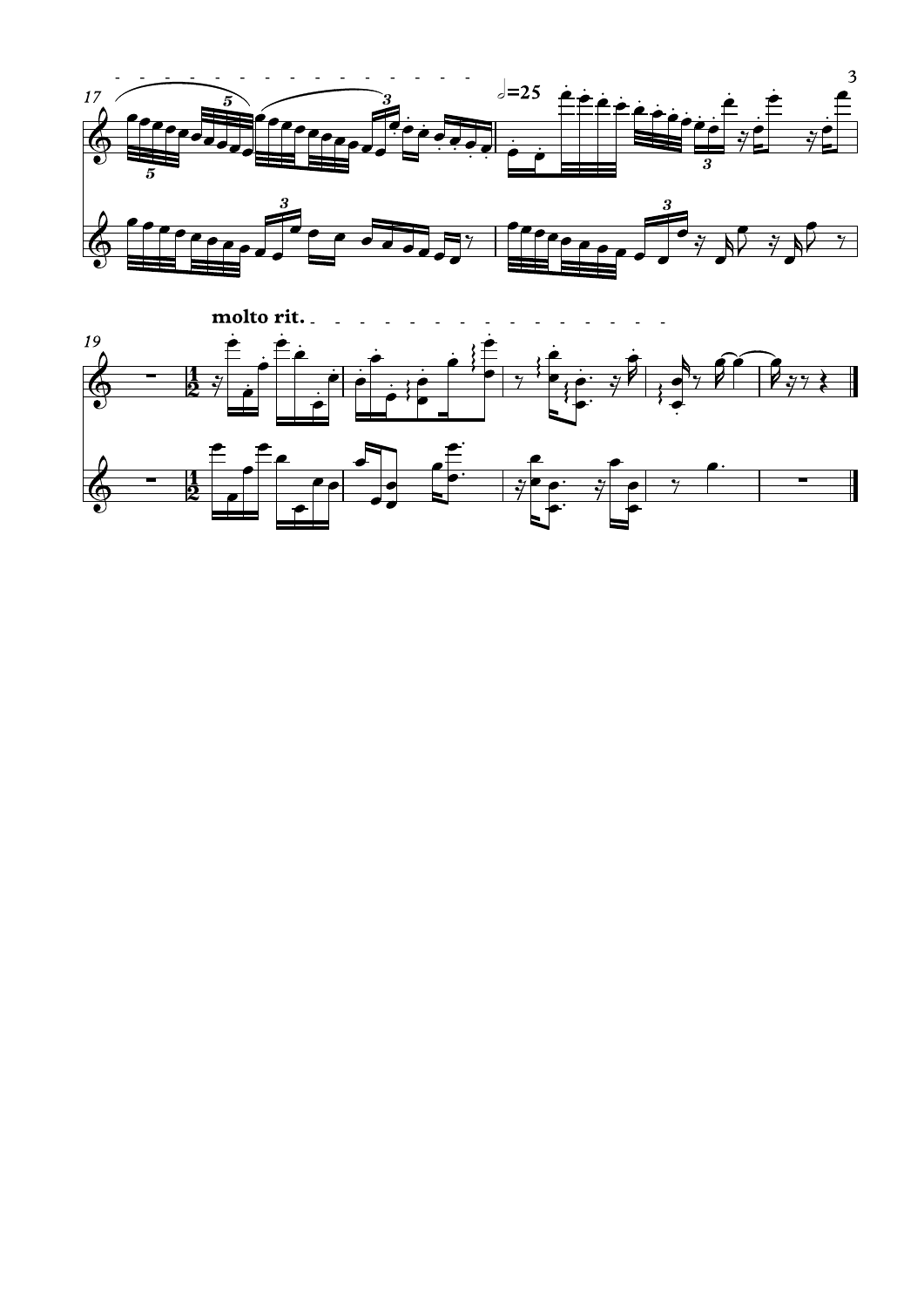![](_page_8_Figure_0.jpeg)

![](_page_8_Figure_1.jpeg)

![](_page_8_Figure_2.jpeg)

![](_page_8_Figure_3.jpeg)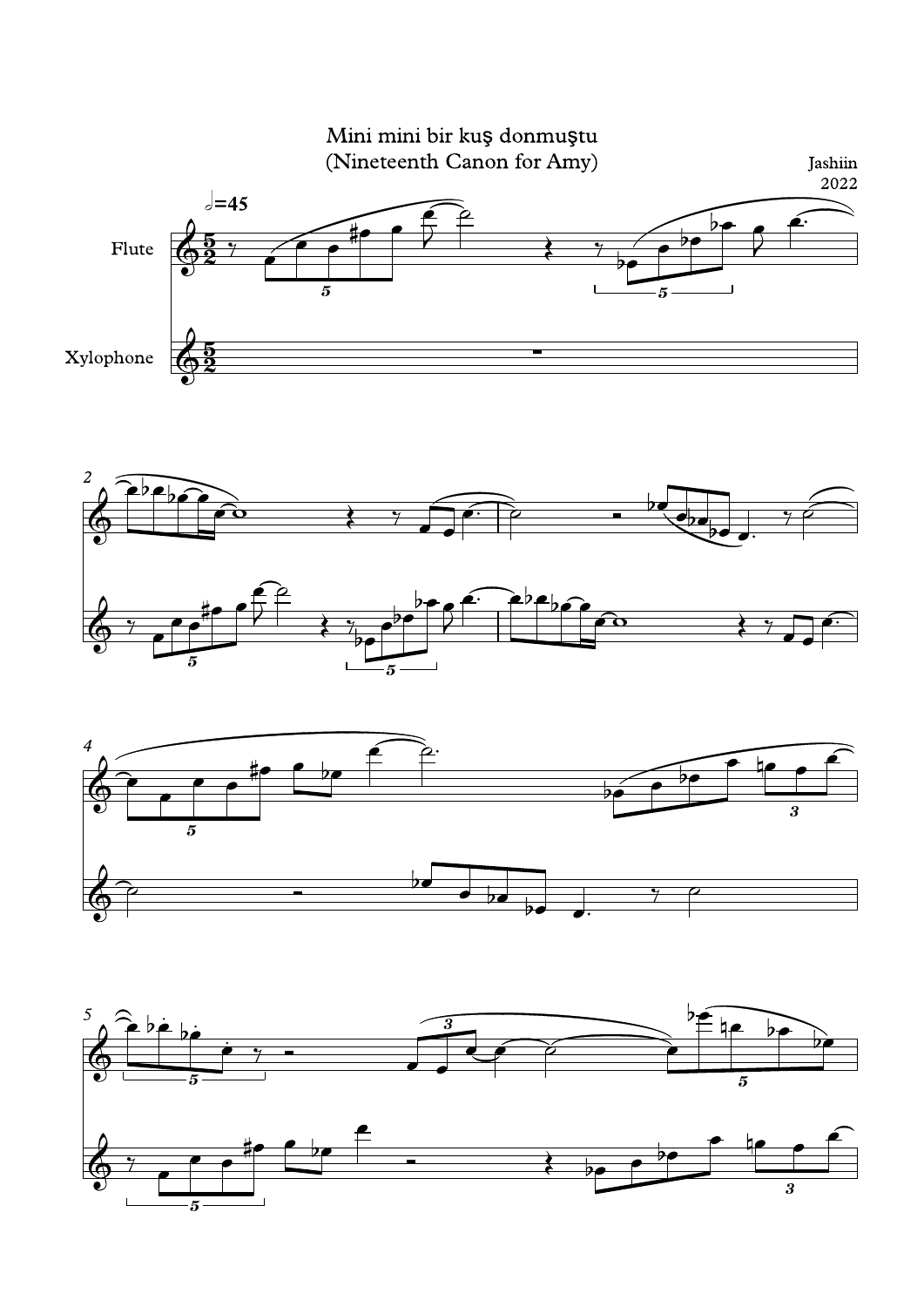![](_page_9_Figure_0.jpeg)

![](_page_9_Figure_1.jpeg)

![](_page_9_Figure_2.jpeg)

![](_page_9_Figure_3.jpeg)